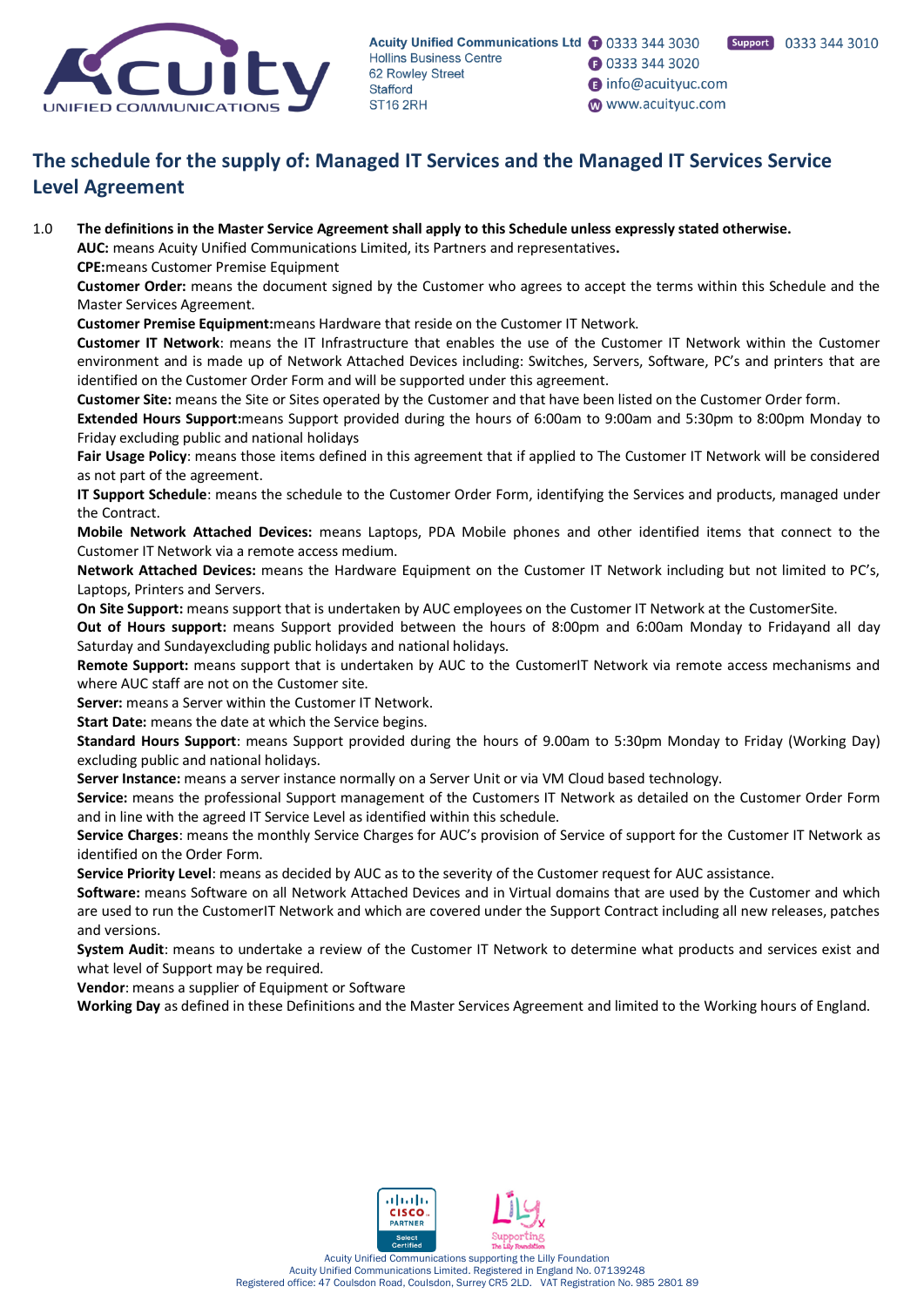

- **0333 344 3020**
- nfo@acuityuc.com
- www.acuityuc.com

# **The schedule for the supply of: Managed IT Services and the Managed IT Services Service Level Agreement**

- 2.0 These terms and conditions shall apply in respect of the above Service(s) that you have offered to acquire, detailed particulars of which are set out in the Customer Order form. Where there is any conflict between the provisions of this Schedule and the provisions in the Master Service Agreement, the provisions of this Schedule will prevail.
- 3.0 If the Customer reports a fault with the Service the Supplier will make commercial endeavours to resolve the fault promptly in line with a competent operator offering such services in the United Kingdom provided that the fault has arisen from normal use of the Equipment or Service.
- 4.0 This agreement and pricing contained within the Customer Order form, is also subject to the Customer confirming the number of PCs, Servers, Switches, Routers and any other Network Attached Device. Any variation to the Customer IT Network by the Customer may result in a variation to the Charges for the Services.
- 5.0 Fair Usage Policy The Customer IT Network: means the Service does not include any service provision relating to or required as a result of the following:
	- Failure by the Customer to maintain the necessary recommended environmental conditions for the Customer IT Network, as advised by AUC or any other competent authority including equipment manufacturers.
	- A recurring Service request which is as a result of the Customer failing to take remedial action as advised by AUC.
	- Any support or maintenance undertaken to the Customer IT Network by persons not authorised or approved by AUC.
	- Installation within the Customer IT Network by the Customerof any third party software or any hardware without prior written agreement of AUC.
	- Any malicious or intentional damage to the Customer IT Network by the Customer or any of its employees, agents or contractors.
	- The Customer's use of the Customer IT Network for any illegal activity or any recognised unacceptable business practice.

### 6.0 **General Terms for the Support of the Customer IT Network**:

- 6.1 AUC will require unrestricted administrative level access to the Customer IT Network during the entire Minimum Term of this Agreement.
- 6.2 This agreement is subject to all hardware Network Attached Devices and any operating system software being at the correct firmware and or software version.
- 6.3 The Customer may add or remove hardware and/or software to/from the Customer IT Network with the prior written agreement of AUC at any time during the Minimum Term.

### 7.0 **Chargeable Services**

- 7.1 A change in service could include an instance where the Customer has requested urgent work to be undertaken, deployment of new equipment or an enhancement in services i.e. Security or adding new employees and their Devices to the Customer IT Network.
- 7.2 Requests for changes to the Customer IT Network that are not general day to day support are chargeable.
- 7.3 Chargeable requests may include an alteration to the Customer IT infrastructure, adding or building bespoke solutions to the Customer IT Network. These requests for changes to the Customer IT Network will be chargeable and AUC will advise the Customer of the expected charges and the Customer will agree the Charges before undertaking any works.

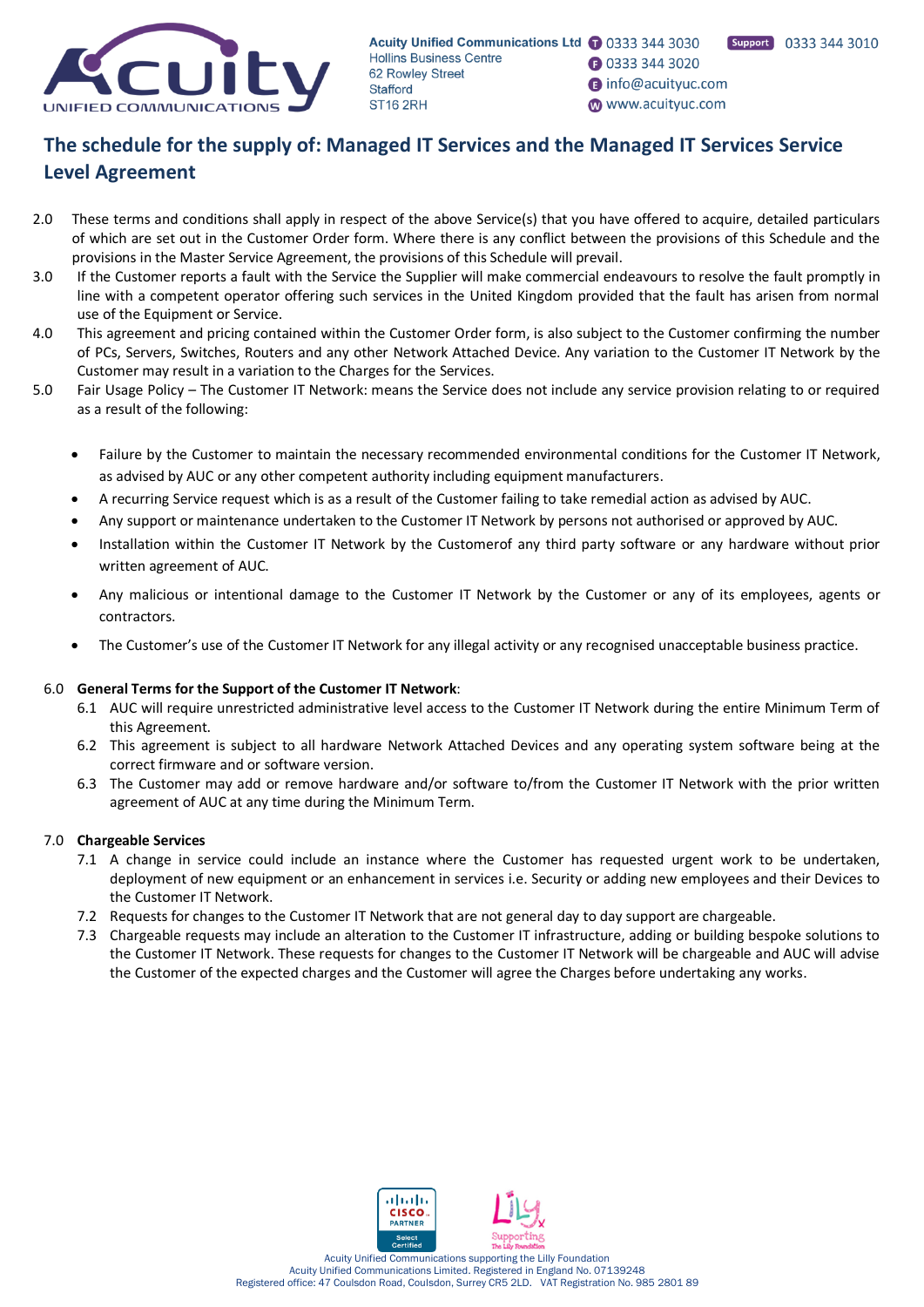

# **1** 0333 344 3020

nfo@acuityuc.com

www.acuityuc.com

# **The schedule for the supply of: Managed IT Services and the Managed IT Services Service Level Agreement**

## 8.0 **Consultancy**

8.1 AUC provides a consultancy rate which will be applied to all Customer requests for non-standard project work and consultancy. Rates are based on minimum 4 hour segments and are charged at the AUC Consultancy day rate as identified in the pricing section of this document. All Consultancy and project work will require written confirmation by the Customer that they accept the charges associated.

# 9.0 **Service Charge increases as a result of Customer Changes**

9.1 In the event the Customer IT Network changes such that the level of Support under the current contract is insufficient, AUC reserves the right to amend the charges associated to the level of support required. Where this change is as a result of Customer growth and an increase in Network Attached Devices attached to the Customer IT Network, AUC reserves the right to increase its charges proportional to the amount of increase in the Customer IT Network.

# 10.0 **Customer Premise Equipment, Network Attached Devices**

- 10.1 During the agreement certain CustomerPremise Equipment (CPE) / Network Attached Devices (NAD) or other Equipment supplied will fall out of the Manufacturer's Warrantee/ Guarantee period. Once CPE /NAD fall out of the Warrantee / Guarantee period the Customer agrees that the cost to support of these Devices will increase.
- 10.2 Replacement of any CPE / NAD outside of the warrantee period will incur charges for replacement equipment.
- 10.3 During the warranty period AUC reserves the right to return any faulty CPE or NAD back to the manufacturer in line with the manufacturer's returns policy. Any new equipment purchased by the Customervia AUC will have full title transferred to the Customer upon payment for the CPE or NAD being made to AUC.
- 10.4 The Customer accepts that as CPE/ NAD falls out of Warranty it costs more to maintain and in some cases may not be maintainable. Also certain equipment and software becomes "end of life" and in this case the equipment and or software is no longer supported by the manufacturer / developer. In these cases the Customer accepts that AUC cannot reasonably manage the CPE to a high standard and if the equipment becomes faulty AUC will not be able to replace on behalf the Customer the same equipment type and model.
- 10.5 Where Customer equipment becomes faulty and the Customer agrees to replace such equipment, AUC will purchase if required on behalf of the Customer and the Customer agrees to pay AUC for the equipment at which time full title for the goods will pass to the Customer.

# 11.0 **3rd Party changes to the Customer IT Network**

- 11.1 Should the Customer and a 3rd Party working for the Customer make changes to theCustomer IT Network, AUC reserves the right to suspend all support of the Customer IT Network unless such works were undertaken with the approval of AUC.
- 11.2 If AUC suspends support of the Customer IT Network, AUC will NOT suspend charges for the Support of the CustomerIT Network.
- 11.3 The Customer agrees that any changes to the Customer IT Network must be approved by AUC on the basis it is not reasonable for the Customer to expect AUC to support a network change that it has had no involvement or agreement in.

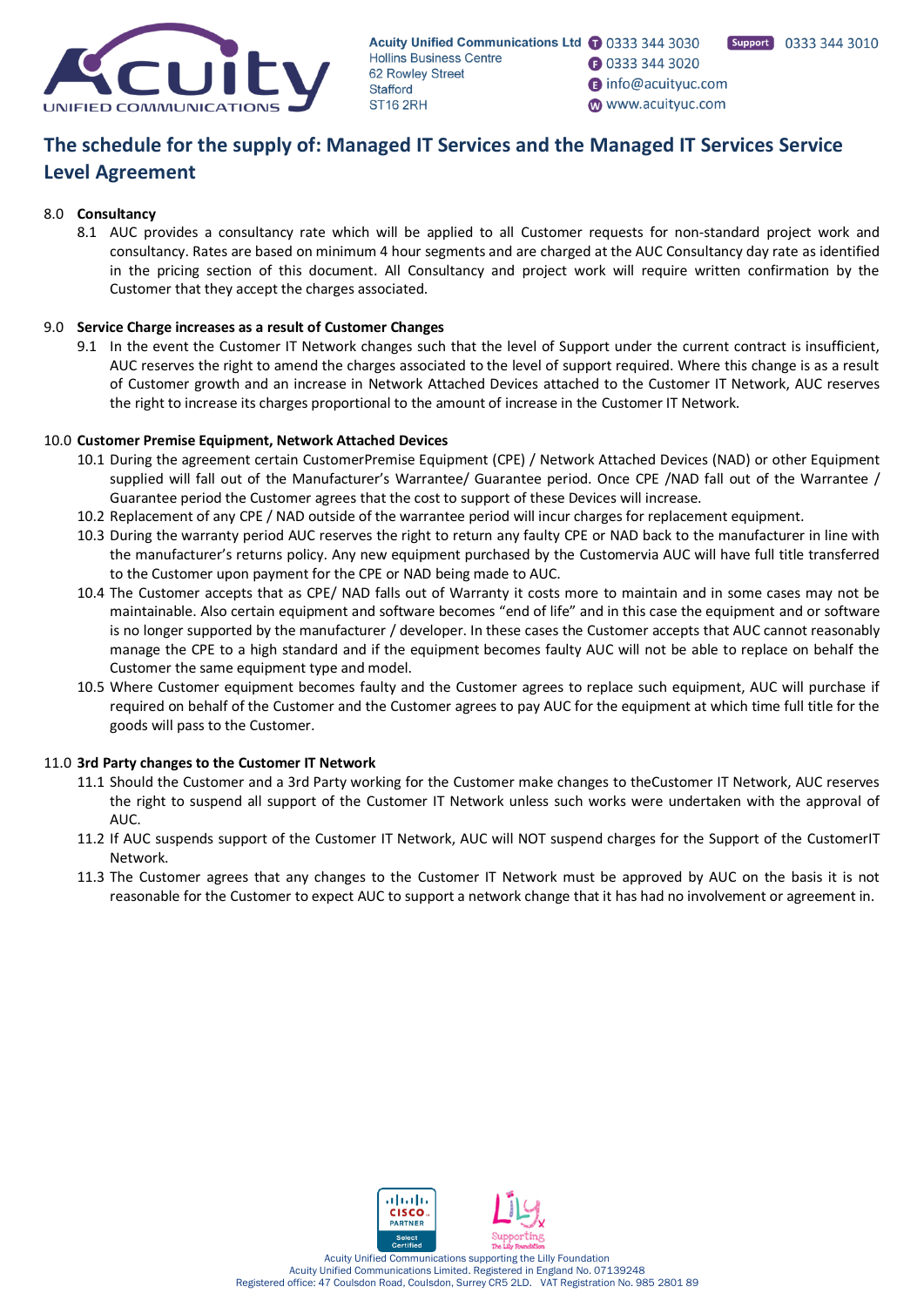

- **1** 0333 344 3020
- nfo@acuityuc.com
- www.acuityuc.com

# **The schedule for the supply of: Managed IT Services and the Managed IT Services Service Level Agreement**

- 11.4 AUC reserves the right to refuse to Support any  $3^{Rd}$  party changes to the Customer IT Network where AUC has not given its prior approval of the changes.
- 11.5 If the Customer wishes to include  $3^{rd}$  Party changes in the AUC Support agreement the Customer agrees that there may be a change in the Monthly Service charge and that AUC has to be given full access to those systems.
- 11.6 AUC reserves the right to NOT provide support to any  $3^{rd}$  Party systems added after the date of the Customer Order Form.

# 12.0 **Systems access**

12.1 AUC will require Root level Administrator access to the Customer IT Network and any associated Software's and Network Attached Devices associated with the Support of the Customer IT Network at all times during the life of the Contract.

# 13.0 **Remote access to the Customer IT Network**

13.1 Where Remote access to the Customer IT Network is not available due to a Telecommunications provider network issue which is out of the control of AUC, AUC cannot be held responsible for failure to provide Support or resolve an Incident / fault. Network Issues are often as a result of Telephony Network failures and until the Telephony Network Provider has made the network available AUC will not be able to get remote access to the Customer IT Network.

### 14.0 **Fault Resolution**

- 14.1 AUC will make the decision as to the best approach to a Customer IT Network fault or Incident. AUC will decide the course of action to be taken and will make all commercial endeavours to resolve the incident in a timely manner and in line with any agreements in the Customer Order form. In some cases a true fix may not be possible due to time constraints or severity in which case a temporary fix may be put in place until a permanent fix can be implemented.
- 14.2 Designation of fault Severity level will be decided by AUC.

# 15.0 **Items Excluded from this Agreement unless specifically noted on the Customer Order form as being included in the Agreement**

- 15.1 Purchase of New Hardware or Software.
- 15.2 Installation / Relocation of hardware and software
- 15.3 Any Warrantees or Guarantees or Manufacturers Warrantees pertaining to ANY device owned by the Customer.
- 15.4 Photo Copier machines
- 15.5 SOFTWARE for Applications and Operating Systems other than those listed as part of this schedule.
- 15.6 Training.
- 15.7 Any Internet / cloud related products including Websites, remote storage and back-up, hosted email, Internet Access unless these have been provided by AUC.
- 15.8 Any environmental systems unless supplied by AUC including but not limited to Air conditioning, UPS systems, Electrical supply systems and earthing cabling / bars.
- 15.9 Peripheral devices such as keyboards and mice screens and monitors.
- 15.10 Changes that require a Site Visit including but not limited to setting up new printers, computers, unless agreed on the Customer Order or paid for on a Pay as you Go basis.
- 15.11 Support of specialist software e.g. accounts, web design, desktop publishing, payroll, etc.
- 15.12 equipment over 5 years old at start of contract
- 15.13 Existing faults
- 15.14 Disk de-fragmenting, cleaning tape heads etc.
- 15.15 Accidental damage or equipment misuse.

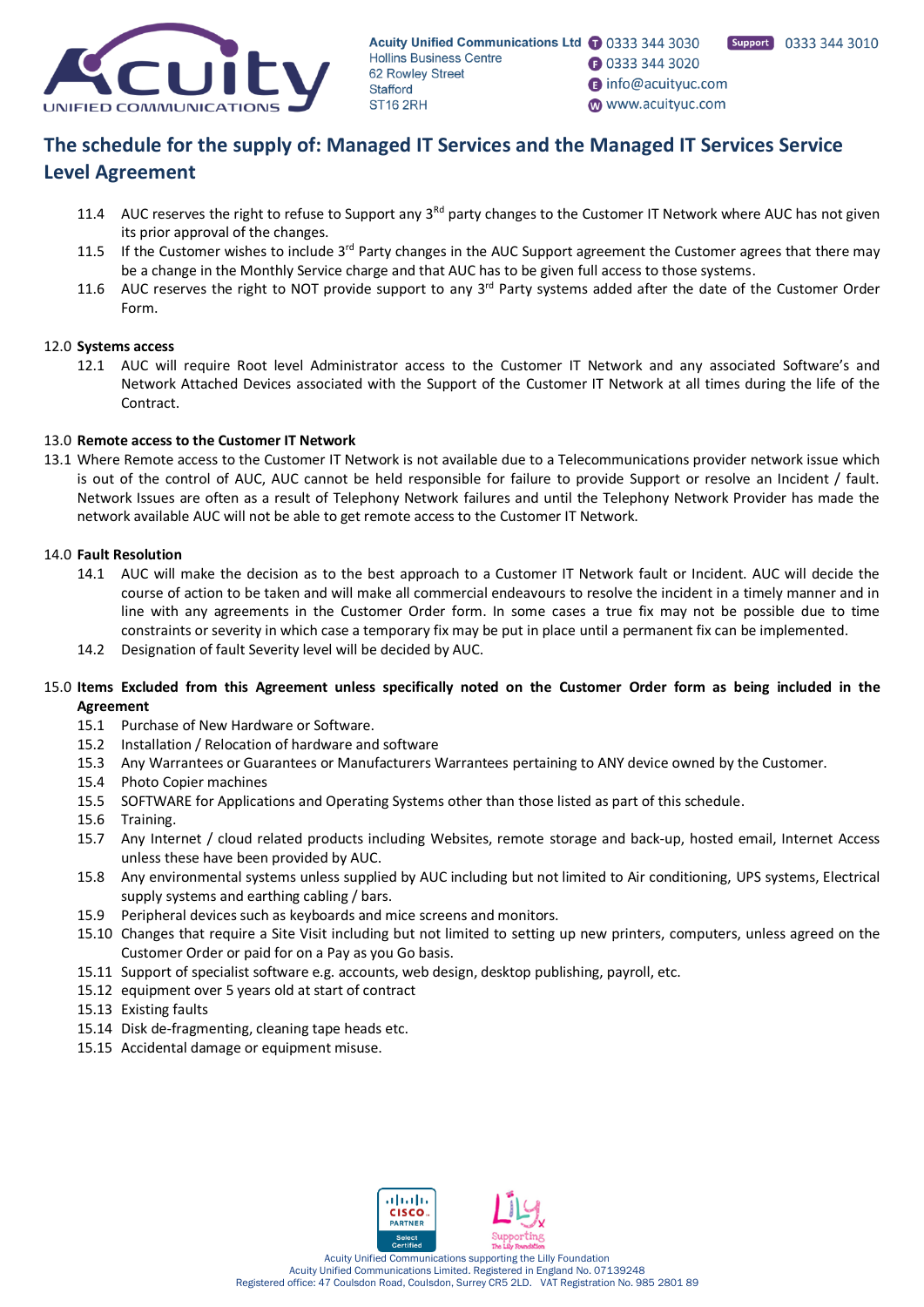

- **1** 0333 344 3020
- nfo@acuityuc.com
- www.acuityuc.com

# **The schedule for the supply of: Managed IT Services and the Managed IT Services Service Level Agreement**

# 16.0 **Support Availability**

- 16.1 Where the Customer has 3<sup>rd</sup> Party suppliers involved with their Customer IT Network it is the responsibility of the Customer to provide AUC with all relevant contact details and authority to deal with these  $3<sup>rd</sup>$  Party Suppliers on behalf of the Customer. Failure to provide this information could limit theSupport provided to the Customer. AUC cannot be held responsible where this information has not been provided and a Customer support issue remains unresolved.
- 16.2 Planned maintenance (e.g. Server re-boots) can be scheduled for Out of Hours Periods at no extra cost to Customers with a support agreement that provides for such. Otherwise all planned maintenance will take place within the Monday to Friday normal working day Support Hours.
- 16.3 When an On-Site Support visit is required, it will take place in accordance with the Response and Acknowledgement Times available within the SLA within this agreement. Consequently there is no guarantee that an On-site Support visit will commence immediately at the start of the next standard hours period (9.00AM).
- 16.4 Due to heavy road traffic and other unforeseen travelling difficulties AUC cannot guarantee an On-Site visit will start at the specified time and cannot be held responsible if an On-Site engineer arrives late at the customer site.

# 17.0 **Time recording**

17.1 Whilst working on requests, AUC staff will record all time spent and actions taken via the AUC management system. This information will be used where applicable for billing purposes and for Customer reporting.

# 18.0 **Response Times**

- 18.1 AUC cannot provide a guaranteed timeframe in which any faults will be remedied or how long installations / changes to the CustomerIT Network will take. AUC staff will where appropriate give an estimate of timescales but AUC cannot be held to these timescales. AUC will take all commercial steps to ensure all faults and requests are dealt with in a timely manner.
- 18.2 AUC staff will respond to Customer faults or requests in line with the Response Times and Acknowledgment Schedules documented within this Schedule and in line with the Customer Order Form.

## 19.0 **Site Visit determination**

- 19.1 AUC will be solely responsible for deciding if a site visit is required to facilitate a change in the Customers IT Network or to resolve any fault.
- 19.2 Where the Customer DOES NOT haveOn-Site support as part of their Contract, AUC will ask the Customer if they wish AUC to attend site. AUC will advise the Customer of the associated fees and the Customer will have to agree to the fees before any site visit is undertaken.

### 20.0 **Software Licencing**

20.1 The Customer will be legally liable for all licensing agreements for all software in use by the Customer on its Customer IT Network at all times. AUC will not be held liable for any failure in software licencing and will not be liable for any fines resulting from a failure to have up to date licencing in place on the Customer IT Network. The Customer agrees to maintain a log of all software licencing and at AUC discretion provide such information to AUC. Where it is found a Licence does not exists AUC reserves the right to remove support from that Device /software until the Customer has acquired the necessary licence or approvals. It is the responsibility of the Customer to ensure any software provided by AUC is licensed at all times and AUC cannot be held responsible should this not be the case.

### 21.0 **Systems and Site Access**

21.1 It is the Customers responsibility to provide AUC staff unrestricted access to the entire Customer IT Network to allow AUC to provide the Service. Failure to provide un-restricted access will prevent AUC from undertaking its responsibilities within the Contract. AUC cannot be held liable for any incidents or delays as a result of access not being fully provided.

#### 22.0 **Data security/Recovery**

22.1 AUC will not be held responsible for any data corruption or loss, howsoever caused. Should any such data loss occur, AUC will make every effort to recover the data but does not guarantee that this will be possible and the Customer agrees not



Acuity Unified Communications Limited. Registered in England No. 07139248 Registered office: 47 Coulsdon Road, Coulsdon, Surrey CR5 2LD. VAT Registration No. 985 2801 89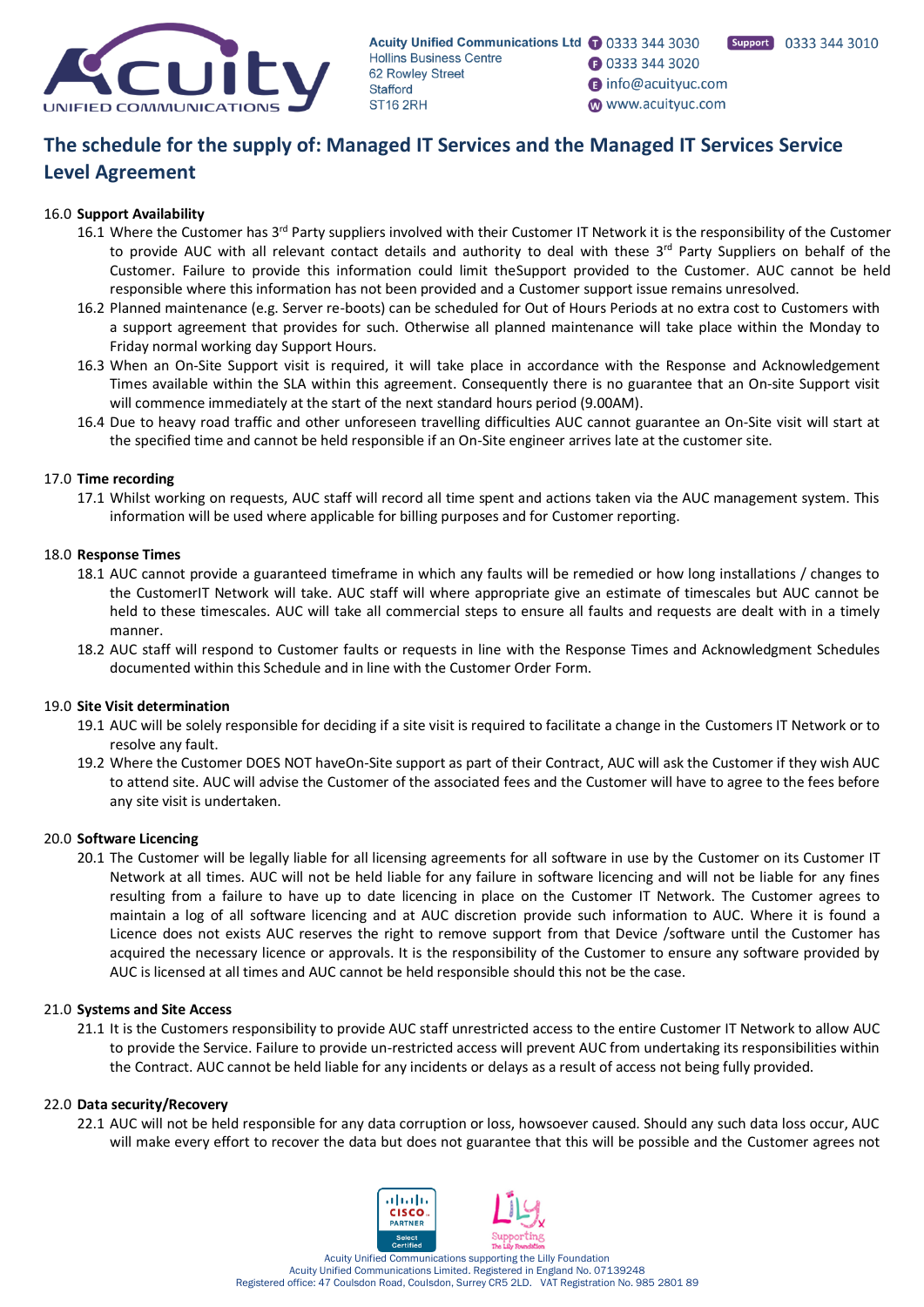

Support 0333 344 3010

**1** 0333 344 3020

nfo@acuityuc.com

www.acuityuc.com

to hold AUC liable for any such losses or corruption. If 3rd party specialist data recovery services are required the Customer agrees to cover and not hold AUC liable for the cost of the 3<sup>rd</sup> Party expense incurred.

#### 23.0 **Termination of Agreement**

- 23.1 The Customer can terminate the Agreement at any time after the Minimum Period with the provision of 30 day's notice in writing and in line with the terms of the AUC Master Services Agreement.
- 23.2 AUC retains the right to uninstall any 3rd party software from the Customer IT Network whereAUC own the licence or that AUC have installed on behalf of a 3rd party who own the software licence in the event of contract termination.

#### 24.0 **Exclusions**

24.1 The scope of the Service is to reduce the user's involvement in maintaining a Customer IT Network for their business. As with all Customers IT Network's, computers, software etc the products themselves may have internal bugs and other interoperability issues that are yet to be resolved and which effect the performance of the Customer IT Network. The Service is designed to help alleviate most of these issues however it must be accepted that not all issues can be easily resolved or indeed ever fully resolved.

### 25.0 **3 rd Party Software**

- 25.1 AUC reserves the right to exclude any 3rd party software from the scope of the Service unless otherwise stated on the Customer Order form.
- 25.2 AUC do not commit to having experts available for all 3rd party software and therefore cannot guarantee being able to resolve all Incidents relating to it.
- 25.3 When 3rd party information or services or Software is provided, AUC can make no guarantees about quality or suitability or AUC's ability to install and manage such software.
- 25.4 AUC cannot guarantee that any 3rd party software including but not limited to Anti-Virus, security and firewall software, whether or not recommended by AUC will keep computer(s) free of errors, viruses, worms, Trojans, email spam, spy ware, hacking or any other unauthorised access. Therefore Acuity will not be held responsible for any loss or damages howsoever caused.

#### 26.0 **Logging Support requests**

- 26.1 All requests for Support from the Customer must be made via telephone to the Support line or via email to the supplied Support@ email address or ideally via the Acuity online ticketing system details of which will be sent to the Customer upon Acceptance of the Customer Order by AUC.
- 25.1 Upon receiving notification regarding an issue with the Customer IT Network, the issue will be logged as an Incident with an allocated Incident reference number. The Incident reference number along with details of the Incident will be emailed to the Customer.

#### 27.0 **AUC 3rd Party Software to provide the Service**

- 27.1 The Customer hereby agrees for AUC to install 3<sup>rd</sup> party software onto the Customer IT Network including but not limited to Servers, desktop PC's and laptop PC's to allow AUC to remotely access the Device to provide the Service. If the Customer refuses this right AUC has the express right to cancel the Customer Order for the Service without penalty.
- 27.2 Any 3<sup>rd</sup> Party Software installed onto Customer Premise Equipment or Customer IT Network by AUC or its Partners will remain the property of AUC and or its Partners.

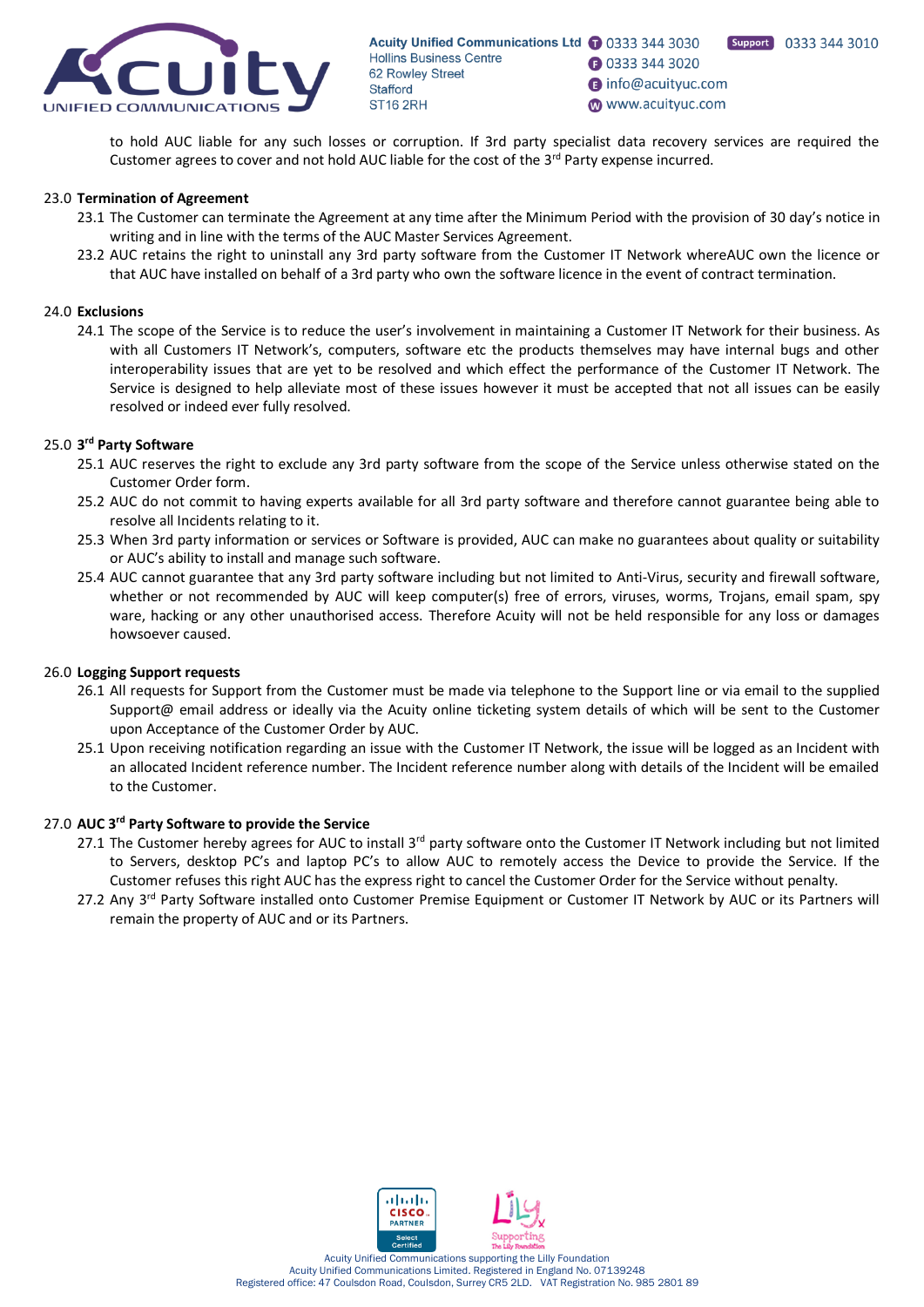

Support 0333 344 3010

**1** 0333 344 3020

nifo@acuityuc.com

www.acuityuc.com

- 27.3 If it is agreed that certain Network Attached Devicesor CPE cannot have the3rd Party software loaded by AUC then AUC may revise any pricing for the support of those Network Attached Devices or CPE. AUC may at its discretion remove those Network Attached Devicesor CPE from the Customer Order for the Service.
- 27.4 If during the term of the contract the Customer refuses the continued use by AUC of its 3rd Party software, AUC reserves the right to cancel the Order for Service and the Customer agrees to pay the full outstanding amounts to the end of the Contract Minimum Term.

# 28.0 **Home Workers& Mobile Workers - Remote Devices**

- 28.1 AUC will provide Support to home workers and mobile workers remote deviceswhilst not at the Customer Siteprovided this has been agreed on the Customer Order form.
- 28.2 AUC will take reasonable endeavours to support Remote WorkersDevices on the proviso Acuity can access the Home Workers / Mobile Workers devices remotely.
- 28.3 Acuity will not attend Home Workers or Mobile Workers remote locations.
- 28.4 The Customer accepts that supporting Home Workers is undertaken on the basis that the Home Worker themselves may need to supply access data and passwords to their home networks.
- 28.5 AUC accepts no responsibility for any negative impacts as a result of supplying Support to the Customers Home Workers or Mobile Workers.
- 28.6 The Customer accepts all responsibility for AUC's actions with regards supporting Home Workers.
- 28.7 The Customeraccepts that to access a Home Workers remote Device,AUC will need to access the Customers PC or otherDevice through the Home Workersprivate broadband connection and that there is no guarantee a connection can be made and as a result the Customer accepts AUC cannot perform Support in such cases.

# 29.0 **Out of Hours Support**

- 29.1 AUC provides Remote Support and On-Site Support during Out of Hours Periods i.e. outside of the Working Hours as defined, by pre-agreement only and where detailed on the Customer Order Form or on a Pay as you Go Basis.
- 29.2 When Out of Hours Remote Support cannot resolve the Incident and an On-Site Support visit is required, the On-Site visit will be arranged for the soonest available point in time during AUC's standard onsite Support Hours 09.00 AM - 5.30 PM Monday to Friday unless the Customer has ordered Extended Support hours.
- 29.3 Out of Hours On-Site Support as can be purchased on a Pay as you Go basis during the out of hours periods not covered under the Customer Order.
- 29.4 If an Incident is unresolved by 5.30pm Support will not continue into the Extended Hours Period. Work to resolve the fault will only continue if the Customer Order specifies Extended Hours is part of the Customer Order for Service. Out of Hours Remote and On-Site Support is available if the Customer agrees to pay for Pay as you Go "Out of Hours" Remote and / or On-Site Support.
- 29.5 The Customer can opt to pay for Support during Extended Hours periods or Out of Hours Periods by agreeing at the time of the requirement to accept the charges as defined in the IT Support Price List or agree to sign an upgraded Service contract that includes Extended Hours if applicable.
- 29.6 All Support hours and bank holidays and public holidays referred to in this document are assumed to be times defined in England. Any requirements for "out of Hours" work in other parts of the UK will require AUC to approve prior to any works being undertaken.

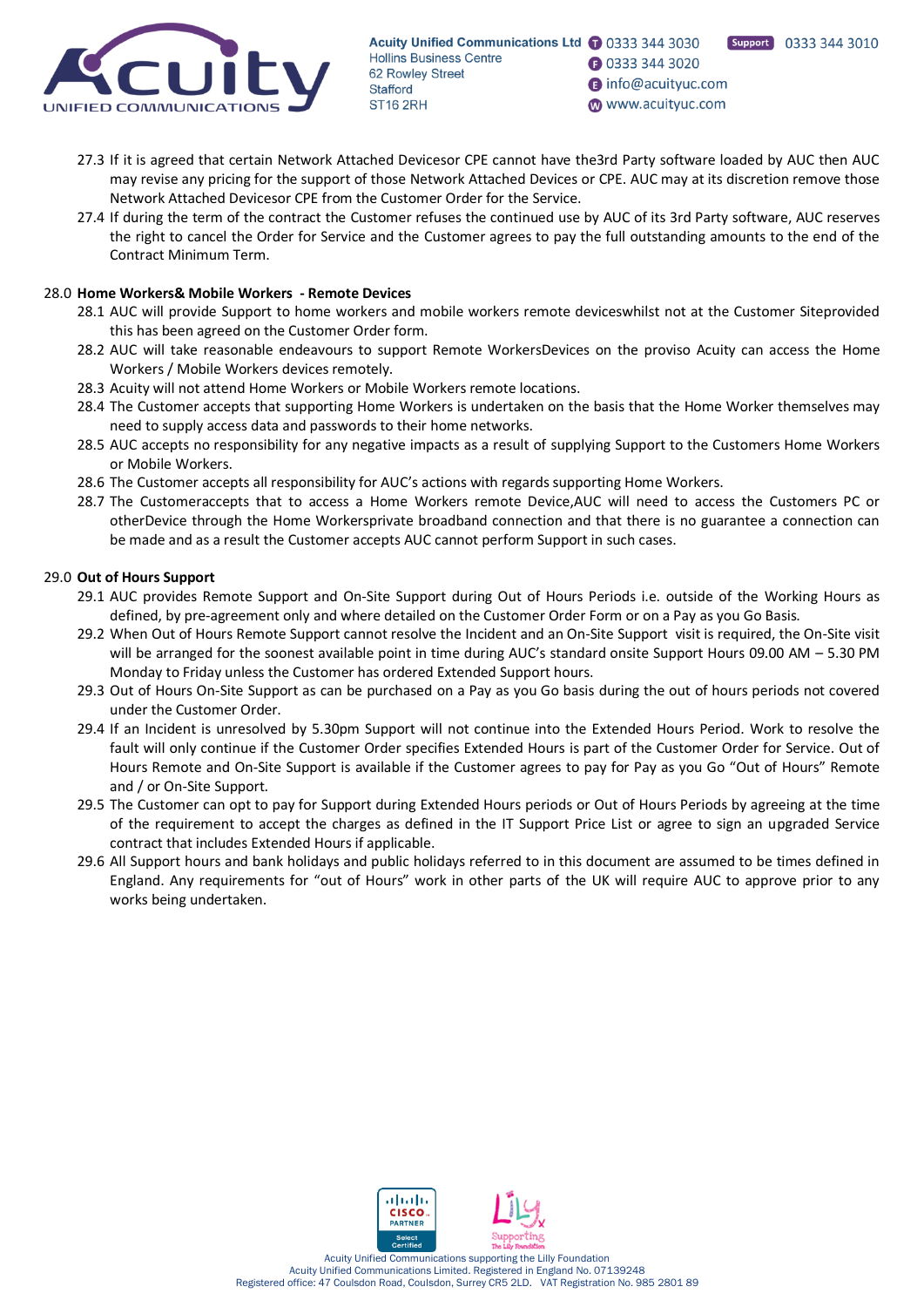

**1** 0333 344 3020

- nfo@acuityuc.com
- www.acuityuc.com

|                                 | <b>AUC support hours</b>                                                                                                                                                                                        |                                                                                                                                                                                                                              |                                                                                                                                                                                                          |  |  |  |  |
|---------------------------------|-----------------------------------------------------------------------------------------------------------------------------------------------------------------------------------------------------------------|------------------------------------------------------------------------------------------------------------------------------------------------------------------------------------------------------------------------------|----------------------------------------------------------------------------------------------------------------------------------------------------------------------------------------------------------|--|--|--|--|
| Service<br><b>Type</b>          | <b>Standard Support hours</b>                                                                                                                                                                                   | <b>Extended Support Hours</b>                                                                                                                                                                                                | Out of Hours support                                                                                                                                                                                     |  |  |  |  |
| Standard<br>Service<br>offering | Support provided between 9:00am to<br>5:30pm Monday to Friday excluding<br>weekend's public and national<br>holidays.<br>Remote Support Only Included.<br>On-Site Support provided on a Pay as<br>you Go basis. | 6:00am to 9:00am & 5:30pm to 8:00pm<br>Monday to Friday excluding weekend's<br>public and national holidays.<br>Remote Support Provided on a Pay as you<br>Go basis.<br>On-Site Support Provided on a Pay as you<br>Go basis | 8.00pm to 6.00am Monday - Friday<br>including weekend's public and<br>national holidays.<br>Remote Support Provided on a Pay<br>as you Go basis.<br>On-Site Support Provided on a Pay<br>as you Go basis |  |  |  |  |
| Premium<br>Service<br>offering  | Support provided between 9:00am -<br>5.30pm Monday to Friday excluding<br>weekend'spublic and national<br>holidays.<br>Remote Support and On-Site Support<br>included.                                          | 6:00am to 9:00am & 5:30pm to 8:00pm<br>Monday to Friday excluding weekend's<br>public and national holidays.<br><b>Remote Support Provided</b><br>On-Site Support Provided on a Pay as you<br>Go basis                       | 8.00pm to 6.00am Monday - Friday<br>including weekend's public and<br>national holidays.<br>Remote Support Provided on a Pay<br>as you Go basis.<br>On-Site Support Provided on a Pay<br>as you Go basis |  |  |  |  |
| Elite<br>Service<br>Offering    | Support provided between 6:00am -<br>8:00pm Monday to Friday excluding<br>weekends and public and national<br>holidays.<br>Remote Support and On-Site Support<br>included.                                      | 8:00pm to 6:00am<br>Monday to Friday excluding weekends and<br>public and national holidays.<br>Remote Support and On-Site Support<br>included                                                                               | 8.00pm to 6.00am Monday - Friday<br>including weekend's public and<br>national holidays.<br>Remote and On Site Support<br>provided on anpre-agreed<br>contracted rate.                                   |  |  |  |  |

# **What's included in the Support Service type and the Service Levels**

# **29.0 The Service Definition**

- 29.1 The Elite, Premier and Standard Service package definitions that AUC provide are shown below:
- 29.2 The Customer can upgrade from a Service Level at any time during the Minimum Term of this agreement with the agreement of AUC.
- 29.3 The Customer CANNOT downgrade from a Service Level during the Minimum Term of this agreement without the prior written consent of AUC.
- 29.4 Any upgrade in Service Level will attract an additional cost which will be reflected on a Customer Order form.

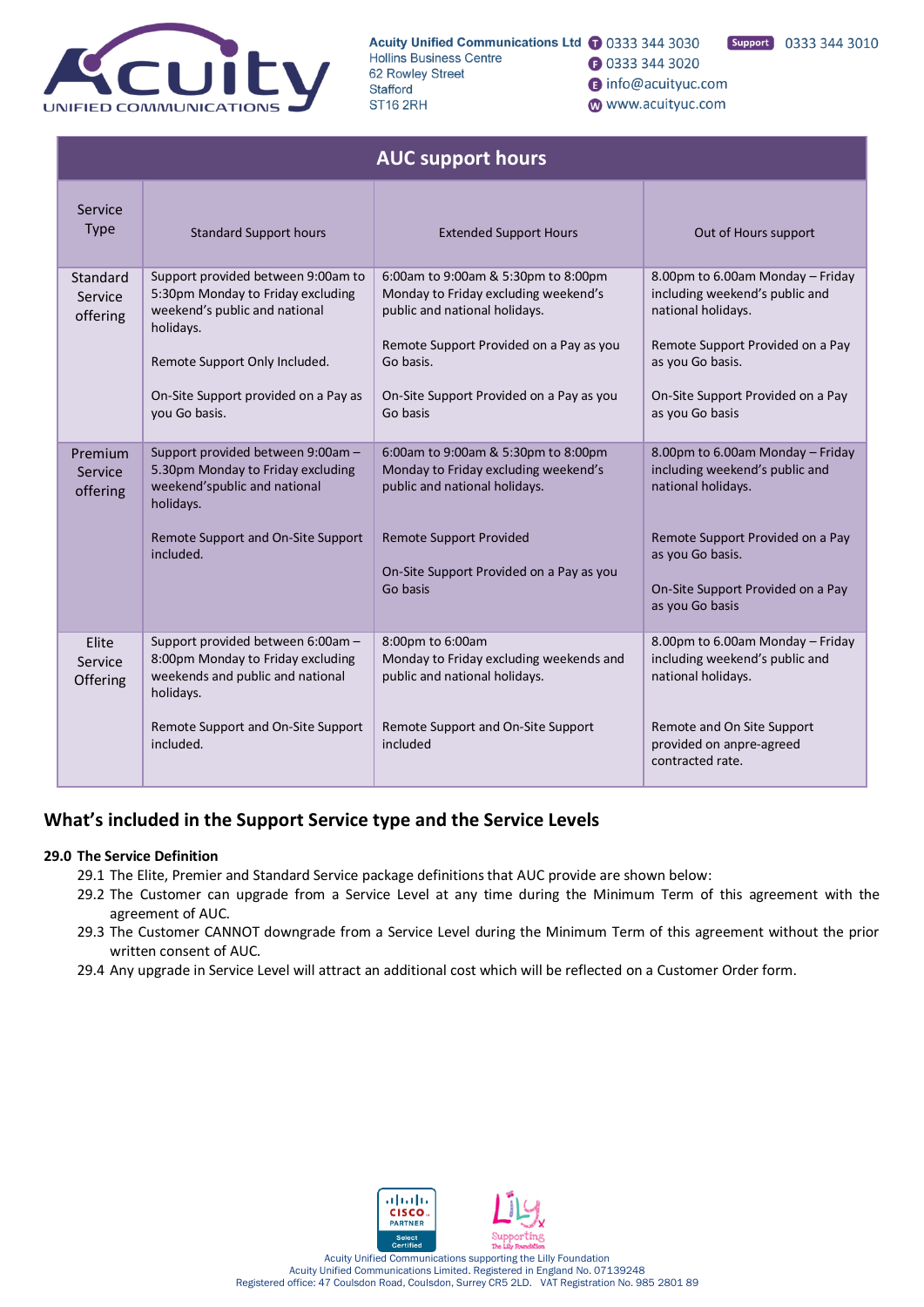

Acuity Unified Communications Ltd 1 0333 344 3030 **Hollins Business Centre** 62 Rowley Street Stafford **ST16 2RH** 

Support 0333 344 3010 **3** 0333 344 3020

nfo@acuityuc.com

www.acuityuc.com

| What we do for you                                                                                              |              |            |              |
|-----------------------------------------------------------------------------------------------------------------|--------------|------------|--------------|
| Description                                                                                                     | Standard     | Premium    | Elite        |
| Unlimited Acuity Remote Support 9am-5.30pm Mon-Fri                                                              | $\checkmark$ | ✓          | $\checkmark$ |
| Unlimited Acuity Remote Support 6am-8pm Mon-Fri                                                                 |              | ✓          | ✓            |
| Performance Monitoring of your Local Area and Wide Area Networks                                                | ✓            | ✓          | ✓            |
| Managed anti-spyware protection / Anti Virus protection                                                         | $\checkmark$ | ✓          | ✓            |
| Managed anti-spam                                                                                               | ✓            | ✓          | $\checkmark$ |
| Remote Hardware performance monitoring                                                                          |              | ✓          | ✓            |
| Response time to critical problems within 1 hour                                                                | $\checkmark$ | ✓          |              |
| Response time to critical problems within 30 minutes                                                            |              |            | $\checkmark$ |
| <b>Remote Security Monitoring</b>                                                                               |              | ✓          | ✓            |
| Hardware and Software asset register creation                                                                   |              | ✓          | ✓            |
| Monthly Maintenance visits                                                                                      |              |            | ✓            |
| On-site Customer IT Network Service Support (to agreed designated<br>customer sites)                            |              | ✓          | ✓            |
| On-site Customer IT Network Service Support limited to 6 hours pcm<br>during standard hours                     |              | ✓          | ✓            |
| On-site Customer IT Network Service Support limited to 2 hours per<br>calendar month (pcm)during extended hours |              | ✓          | ✓            |
| On-site Customer IT Network Service Support unlimited during<br>standard and extended hours                     |              |            | ✓            |
| Daily Server Data back-ups                                                                                      |              |            | $\checkmark$ |
| Periodic remote Server re-boots                                                                                 |              |            | ✓            |
| Firewall Management (subject to specification and Router based<br>firewalls only)                               |              | ✓          | ✓            |
| <b>Networks Security Management</b>                                                                             |              | <b>POA</b> | ✓            |
| Web Filtering Management                                                                                        |              | <b>POA</b> | ✓            |
| Unified Threat Management                                                                                       |              | <b>POA</b> | ✓            |
| System adds, moves and changes                                                                                  |              | <b>POA</b> | ✓            |
| Patch Management: Microsoft patches and Service Packs managed,<br>downloaded and applied                        |              | <b>POA</b> | ✓            |
| Software Installations                                                                                          |              | <b>POA</b> | ✓            |
| Procurement & Replacement of Hardware / Software on behalf of<br>Customer                                       |              | <b>POA</b> | ✓            |
| Support of Home Workers PC and other agreed Devices (Restricted to<br>Type and as agreed on order form)         |              | ✓          | ✓            |
| Designated Acuity IT Support contact                                                                            |              |            | ✓            |
| Emergency on-site support - see schedule for call out times and<br>charges                                      |              |            | ✓            |
| Disaster Recovery / Back -up Services                                                                           |              | <b>POA</b> | ✓            |
| Online data back-upto your servers or our secure server centre<br>(storage costs apply)                         | <b>POA</b>   | <b>POA</b> | <b>POA</b>   |
| On site hackup                                                                                                  | DAA          | DA         | DA           |





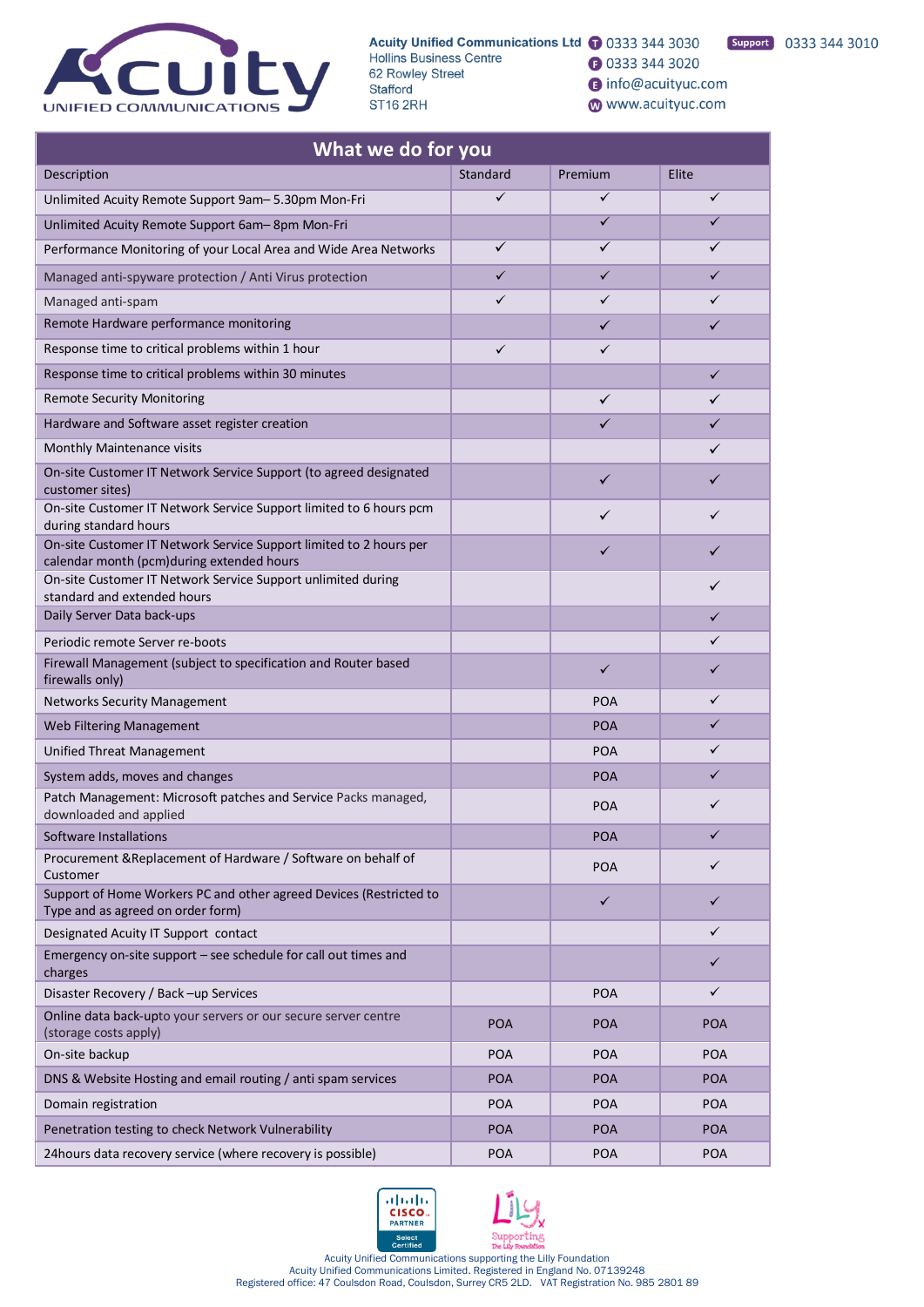

**31.0 Remo**

# **Service Level Agreement: Service Acknowledgment, Priority Levels and definitions**

#### **30.0 ServiceAcknowledgementPriority Levels and Response methodology**

- 30.1 AUC will allocate an appropriate Service Priority Level "Service Priority Level" to each incident and or service request as defined by the table shown below.
- 30.2 AUC is ultimately responsible for the allocation of a particular Service Priority Level to any Incident or Service request.
- 30.3 AUC may change a Service Priority Level pertaining to a particular incident or service request should in the opinion of AUC the particular incident or service request has been previously allocated an inappropriate Service Priority Level.
- 30.4 An Incident or Service Request can only be recognised by AUC when the incident or Service Request has been allocated a unique reference number "Trouble Ticket" and AUC have allocated an associated Service Priority Level.
- 30.5 AUC may initially attempt to solve the Support issue over the phone or via email with the Customer.
- 30.6 Should AUC be unable to resolve issue via Remote Support methods, AUC will organise a Customer Site visit provided this is part of the Customer Order or the Customer agrees to pay on a Pay as you Go basis.

| <b>Service Priority</b><br><b>Level</b>  | <b>Description</b>                                                                                                                                                                                                                                   |
|------------------------------------------|------------------------------------------------------------------------------------------------------------------------------------------------------------------------------------------------------------------------------------------------------|
| <b>Critical</b>                          | An incident that is causing complete or a significant failure of the Customer IT Network<br>with significant business impact.                                                                                                                        |
| High                                     | An incident that is causing partial failure of the Customer IT Networkwith significant<br>business impact.<br>A service request that if not instigated, will cause an incident with a critical or<br>high service priority level.                    |
| <b>Medium</b>                            | An incident that is causing partial failure of the Customer IT Network with minor<br>business impact as there is a suitable workaround.<br>A Service request that if not instigated will cause and incident with a medium<br>Service priority level. |
| Low                                      | An incident that is causing no failure to the Customer IT Network but needs to be<br>Investigated by AUC.<br>A service request that is low level which is administrative and / or informational in<br>nature.                                        |
| <b>Generic Service</b><br><b>Request</b> | A request by the customer to undertake works that have no immediate impact<br>on the Customer IT Network                                                                                                                                             |

**ment & Response times**

31.1 Remote Service is identified as AUC remotely accessing the Customer IT Network via means of software owned and operated by AUC. AUC will remotely dial into the Customer IT Network to determine and fix where possible a fault. If a fault cannot be rectified remotely a Service Engineer may attend the Customer site.

- 31.2 Service Acknowledgement &Response times reflect the amount of time AUC has before it Acknowledges it has received a customer request and then Responds with an initial determination and acceptance of the customer request or fault.
- 31.3 AUC will where possible provide a preliminary diagnosis of the Customer request / fault.
- 31.4 Service Acknowledgement and Service Response times are not **Service FIX times**.
- 31.5 The Service Acknowledgement &Response Timesfor Remote Service are as defined in the following table:

# **Remote Service – Service Acknowledgement Times**

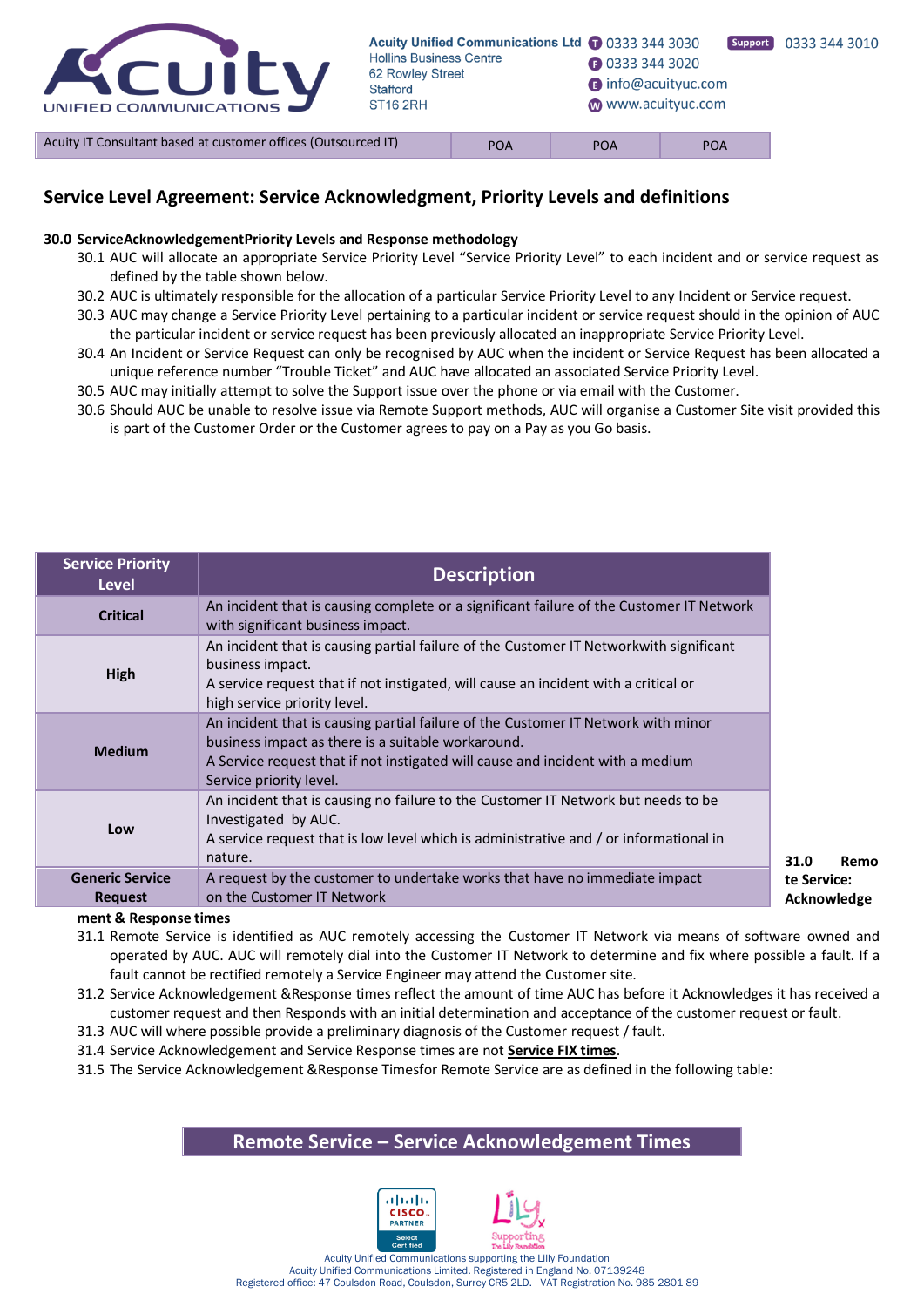

- **1** 0333 344 3020
- nifo@acuityuc.com
- www.acuityuc.com

|                       | <b>Service Priority</b><br>Level               | <b>Standard</b>                 | Premium | <b>Elite</b> |                         |
|-----------------------|------------------------------------------------|---------------------------------|---------|--------------|-------------------------|
| 32.0 On-Site          | Acknowledgment<br><b>Time</b>                  | 1 Hour                          | 1 Hour  | 1 Hour       | <b>Service Response</b> |
| times                 |                                                |                                 |         |              |                         |
| 32.1 Where a<br>fixed | <b>Remote Service - Service Response Times</b> | fault cannot be<br>using Remote |         |              |                         |
|                       | <b>Service Priority</b>                        | <b>Standard</b>                 | Premium | <b>Elite</b> | techniques a site       |
| visit will            | Level                                          |                                 |         |              | be required. Below      |
| are the               | Critical                                       | 1 Hour                          | 1 Hour  | 30 Minutes   | times taken for an      |
| Acuity                | High                                           | 2 Hours                         | 1 Hour  | 1 Hour       | Engineer to attend      |
|                       | Medium                                         | 8 Hours                         | 4 Hours | 2 Hours      | Customersites.          |
| Time                  | Low                                            | 16 Hours                        | 8 Hours | 4 Hours      | taken to attend         |
|                       |                                                |                                 |         |              | Customer sites          |

START after the period allocated for the Remote Service –Acknowledgment and Response Times. Time taken to attend Customer sites does not include time taken to fix a Fault. AUC cannot be held responsible for delays taken in engineers attending Customer sites due to heavy road traffic and other legitimate reasons.

32.2 Service Acknowledgment and Response Timesare **not Service FIX times.**

32.3 The Service Response Times for On-Site Service are as defined in the following table:

| On-Site Service - On Site lead times from Response Times |                 |                |              |                                    |  |
|----------------------------------------------------------|-----------------|----------------|--------------|------------------------------------|--|
| <b>Service Priority</b><br><b>Level</b>                  | <b>Standard</b> | <b>Premium</b> | <b>Elite</b> | <b>Below are some</b>              |  |
| Critical                                                 | Pay as you Go   | 4 Hours        | 3 Hours      | of Acknowledgm                     |  |
| High                                                     | Pay as you Go   | 6 Hours        | 5Hours       | <b>Response Times</b>              |  |
| Medium                                                   | Pay as you Go   | 8 Hours        | 6 Hours      |                                    |  |
| Low                                                      | Pay as you Go   | 12 Hours       | 8 Hours      | <b>Example 1</b><br>$Mon 200nm C1$ |  |

reports a fault: Service **Acknowledgment** Time is upto 1 hour to 4pm.

Mon 4.00pm - Service **Acknowledgment** provided. Upto 1 hour to Service **Response**.

Mon 5.00pm - Service **Response**: Customer defined as "Premium Service customer" and Fault Ticket updated and defined and Level set as "HIGH". Mon 5.00pm - Acuity Remote Support used to resolve fault.

Mon 5.30pm - fault resolved

Mon 5.30pm - fault ticket closed

#### **Example 2**

Mon 3.00pm - Customer reports a fault: Service **Acknowledgment** Time is upto 1 hour to 4pm.

Mon 4.00pm - Service **Acknowledgment** provided. Upto 1 hour to Service **Response**.

Mon 5.00pm - Service **Response**: Customer defined as "Premium Service customer" and Fault Ticket updated and defined Level set as "HIGH".

Mon 5.00pm - Acuity Remote Support used to resolve fault.

Mon 5.30pm - AUC decide On-Site engineer required

Mon 5.30pm - Customer agrees to on-site visit.

Tue 9.00am- following morning: AUC confirms and engineer will be on site between hours of 9am -3pm

Tue 3.00pm- Engineer arrives on site

Tue 4.00pm- fault fixed.

Tue 4.15pm- fault ticket closed

### **Example 3**

- Mon 1.00pm Customer reports a fault: Service **Acknowledgment** Time is upto 1 hour to 2pm.
- Mon 2.00pm Service **Acknowledgment** provided. Upto 1 hour to Service **Response**.

Mon 3.00pm - Service **Response**: Customer defined as "Standard Service customer" and Fault Ticket updated and defined, Level set as "Critical".

Mon 3.00pm - Acuity Remote Support used to resolve fault.

Mon 3.30pm - AUC decide On-Site engineer required

Mon 3.30pm - Customer accepts Pay as you Go rates for On-Site engineer



**Examples ent** and

Mon 3.00pm -Customer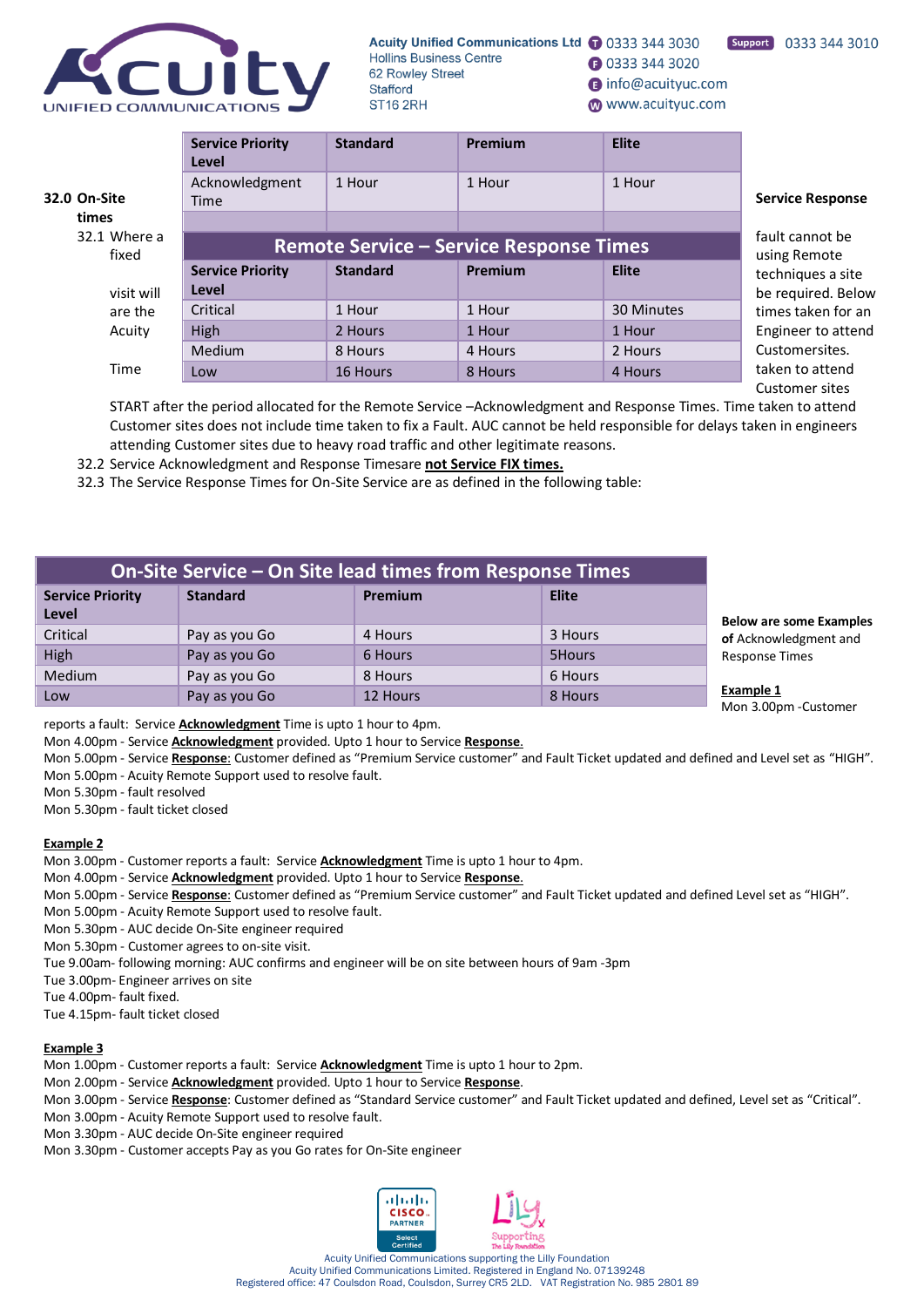

**1** 0333 344 3020

nifo@acuityuc.com

www.acuityuc.com

Support 0333 344 3010

Mon 4.30pm -Engineer arrives on site.

Mon 5.30pm - Fault still not resolved

Mon 5.30pm - Customer agrees to pay Extended Hours Pay as you Go rates.

Mon 6.30pm - Fault fixed and Ticket closed

#### **Example 4**

- Mon 1.00pm Customer reports a fault: Service **Acknowledgment** Time is upto 1 hour to 2pm.
- Mon 2.00pm Service **Acknowledgment** provided. Upto 1 hour to Service **Response**.
- Mon 3.00pm Service **Response**: Customer defined as "Standard Service customer" and Fault Ticket updated and defined, Level set as "Critical".
- Mon 3.00pm Acuity Remote Support used to resolve fault.
- Mon 3.30pm AUC decide On-Site engineer required
- Mon 3.30pm Customer accepts Pay as you Go rates for On-Site engineer
- Mon 4.30pm Engineer arrives on site.
- Mon 5.30pm Fault still not resolved
- Mon 5.30pm Customer DOES NOT AGREE to pay Extended Hours "Pay as you Go" rates but does agree to Standard hours "Pay as you Go" rates for the following day.
- Mon 5.30pm Engineer leaves site
- Tue 10.00am Engineer arrives back on site
- Tue 11.30am Fault fixed and ticket closed

#### **Example 5**

Mon 1.30pm - Customer reports a fault: Service **Acknowledgment** Time is upto 1 hour to 2pm.

Mon 2.30pm - Service **Acknowledgment** provided. Upto 8working hours to Service **Response.**

- Tue2.30pm Service **Response**: Customer defined as "Standard Service customer" and Fault Ticket updated and defined, Level set as "Medium".
- Tue 2.30pm Acuity Remote Support used to resolve fault.

Tue 3.00pm- Fault Fixed and Ticket Closed

#### **33.0 Changes to this schedule and the associated Service Level Agreements and tables of supported devices, applications and operating systems**.

33.1 Acuity reserves the right to change or amend these Terms and Conditions. Reasonable notice will be given where practical however this cannot be guaranteed. The contents of this Schedule and its associated tables can be viewed at anytime on the Acuity website.

### **34.0 Acuity Support Contracts: on-site hours**

34.1 When a customer takes out a service contract with Acuity Unified Communications for IT Support the amount of hours available within a calendar month is defined below. Each site visit has a minimum of 2 hours on site attendance applied, therefore Premium Service can have  $4 \times 2$  hour visits,  $2 \times 4$  hour visits or  $1 \times 8$  hour visit within a calendar month. Customers should ensure they have sufficient requirements to maximise the engineer's time as partial / un-used hours cannot be moved to other days or visits or carried over to following months.

|                                                          | <b>Support Device</b><br><b>Type</b>                                                                                      | <b>Standard</b><br><b>Service</b>                            | <b>Premium</b><br><b>Service</b>                      | <b>Elite</b><br><b>Service</b> |
|----------------------------------------------------------|---------------------------------------------------------------------------------------------------------------------------|--------------------------------------------------------------|-------------------------------------------------------|--------------------------------|
| <b>Charge PCM per</b><br>device                          | PC, Printer, IP Fax,<br>Server, NAS, Exchange<br>Server, per other<br>supported MAC<br>address on Customer<br>IT Network. | <b>Contact your Acuity</b><br><b>Sales</b><br>representative | Contact your Acuity<br><b>Sales</b><br>representative | As per contract                |
| <b>Number of working</b><br>hours remote<br>support pcm, |                                                                                                                           | unlimited                                                    | unlimited                                             | As per contract                |



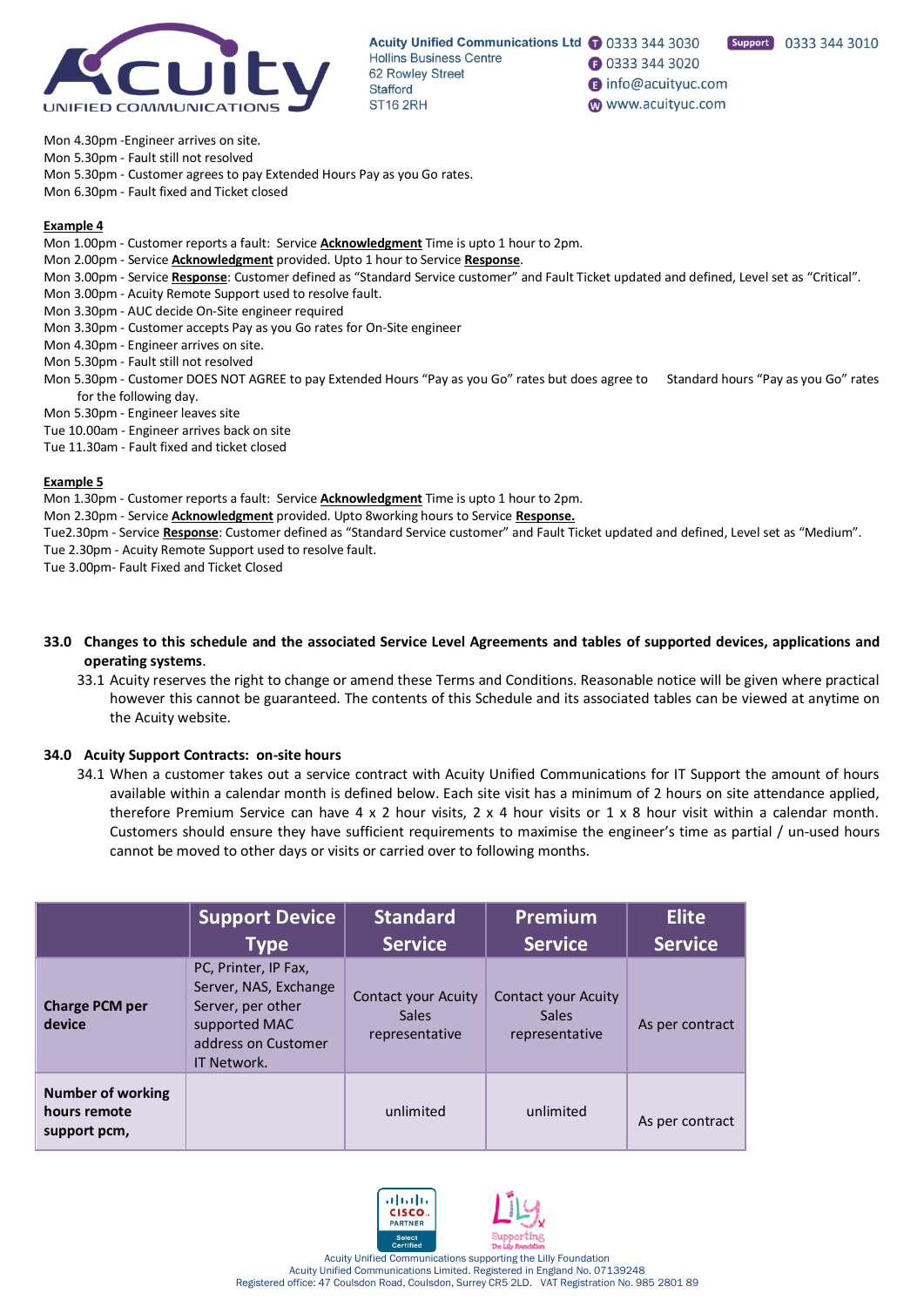

Support 0333 344 3010

nfo@acuityuc.com

www.acuityuc.com

**3** 0333 344 3020

| Number of included<br>on-site support<br>working hours pcm | 0                                                     | 6                                                     | As per contract |
|------------------------------------------------------------|-------------------------------------------------------|-------------------------------------------------------|-----------------|
| <b>Number of onsite</b><br>support extended<br>hours pcm   | 0                                                     |                                                       | 8               |
| Set up fee                                                 | Contact your Acuity<br><b>Sales</b><br>representative | Contact your Acuity<br><b>Sales</b><br>representative | As per contract |
|                                                            |                                                       |                                                       |                 |

# **Software Supported**

# **Applications we support**

| Adobe acrobat reader         | Yes     |
|------------------------------|---------|
| Microsoft project            | Yes     |
| Blackberry enterprise server | Not yet |
| <b>Microsoft Access</b>      | Yes     |
| Microsoft Entourage          | Yes     |
| Excel                        | Yes     |
| Microsoft Groove             | Yes     |
| Microsoft Groove server      | Yes     |
| Microsoft Info path          | Yes     |
| Microsoft Internet explorer  | Yes     |
| Microsoft OneNote            | Yes     |
| Microsoft Outlook            | Yes     |
| Microsoft Outlook express    | Yes     |
| <b>Microsoft PowerPoint</b>  | Yes     |
| Microsoft Project server     | Yes     |
| Microsoft Publisher          | Yes     |
| Microsoft SharePoint server  | Yes     |
| Microsoft SQL Server         | Yes     |
| Microsoft Visio              | Yes     |
| Google Chrome                | Yes     |
| Firefox                      | Yes     |
| <b>AVG</b>                   | Yes     |
|                              |         |
|                              |         |
|                              |         |

| Adobe acrobat reader         | Yes     | Microsoft Office                           | Yes        |
|------------------------------|---------|--------------------------------------------|------------|
| Microsoft project            | Yes     | Microsoft Exchange Server 2003, 2007, 2010 | Yes        |
| Blackberry enterprise server | Not yet | Microsoft Internet Security (ISA)          | Yes        |
| <b>Microsoft Access</b>      | Yes     | Microsoft Back Office                      | <b>Yes</b> |
| Microsoft Entourage          | Yes     | McAfee                                     | Yes        |
| <b>Excel</b>                 | Yes     | Groupshield                                | Yes        |
| Microsoft Groove             | Yes     | Netshield                                  | Yes        |
| Microsoft Groove server      | Yes     | Open office                                | Yes        |
| Microsoft Info path          | Yes     | Avira                                      | Yes        |
| Microsoft Internet explorer  | Yes     | Sophos                                     | Yes        |
| <b>Microsoft OneNote</b>     | Yes     | <b>Microsoft Security Essentials</b>       | Yes        |
| <b>Microsoft Outlook</b>     | Yes     | <b>Windows Defender</b>                    | Yes        |
| Microsoft Outlook express    | Yes     | Sophos                                     | Yes        |
| <b>Microsoft PowerPoint</b>  | Yes     | Netshield                                  | Yes        |
| Microsoft Project server     | Yes     | Counterpath                                | Yes        |
| Microsoft Publisher          | Yes     | Elastix                                    | Yes        |
| Microsoft SharePoint server  | Yes     | Adobe                                      | Yes        |
| Microsoft SQL Server         | Yes     | Symantec                                   | Yes        |
| Microsoft Visio              | Yes     | Java                                       | Yes        |
| Google Chrome                | Yes     | McAfee                                     | Yes        |
| Firefox                      | Yes     | Loway                                      | Yes        |
| <b>AVG</b>                   | Yes     | <b>Asterisk</b>                            | Yes        |
|                              |         | PortSIP                                    | Yes        |
|                              |         | Zoiper                                     | Yes        |
|                              |         |                                            |            |



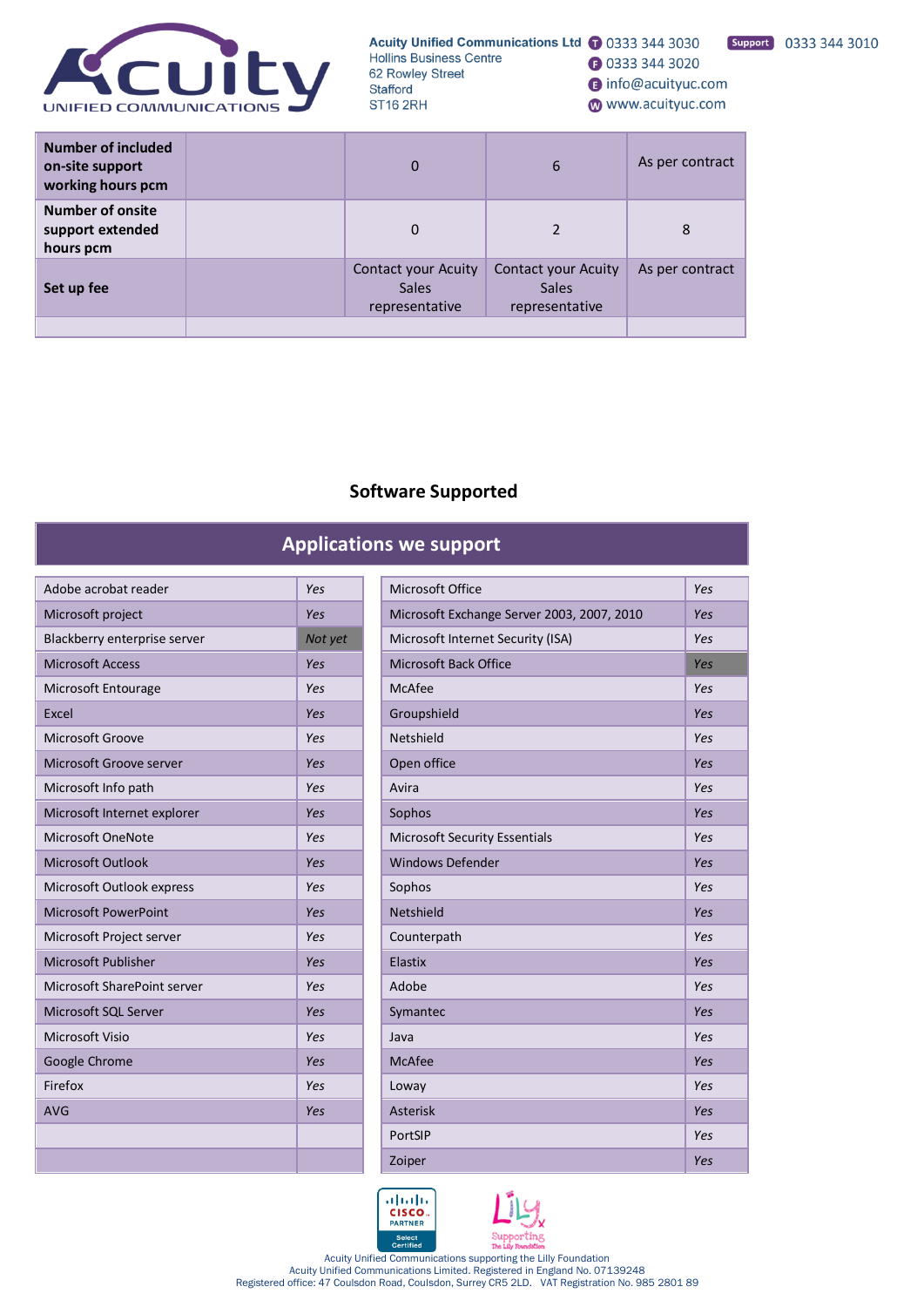

Support 0333 344 3010 **1** 0333 344 3020

nfo@acuityuc.com

www.acuityuc.com

Provided that the above are still supported by the manufacturer and or developer of the software. Acuity is continually adding new applications to its list of supported applications. This list is therefore not exhaustive.

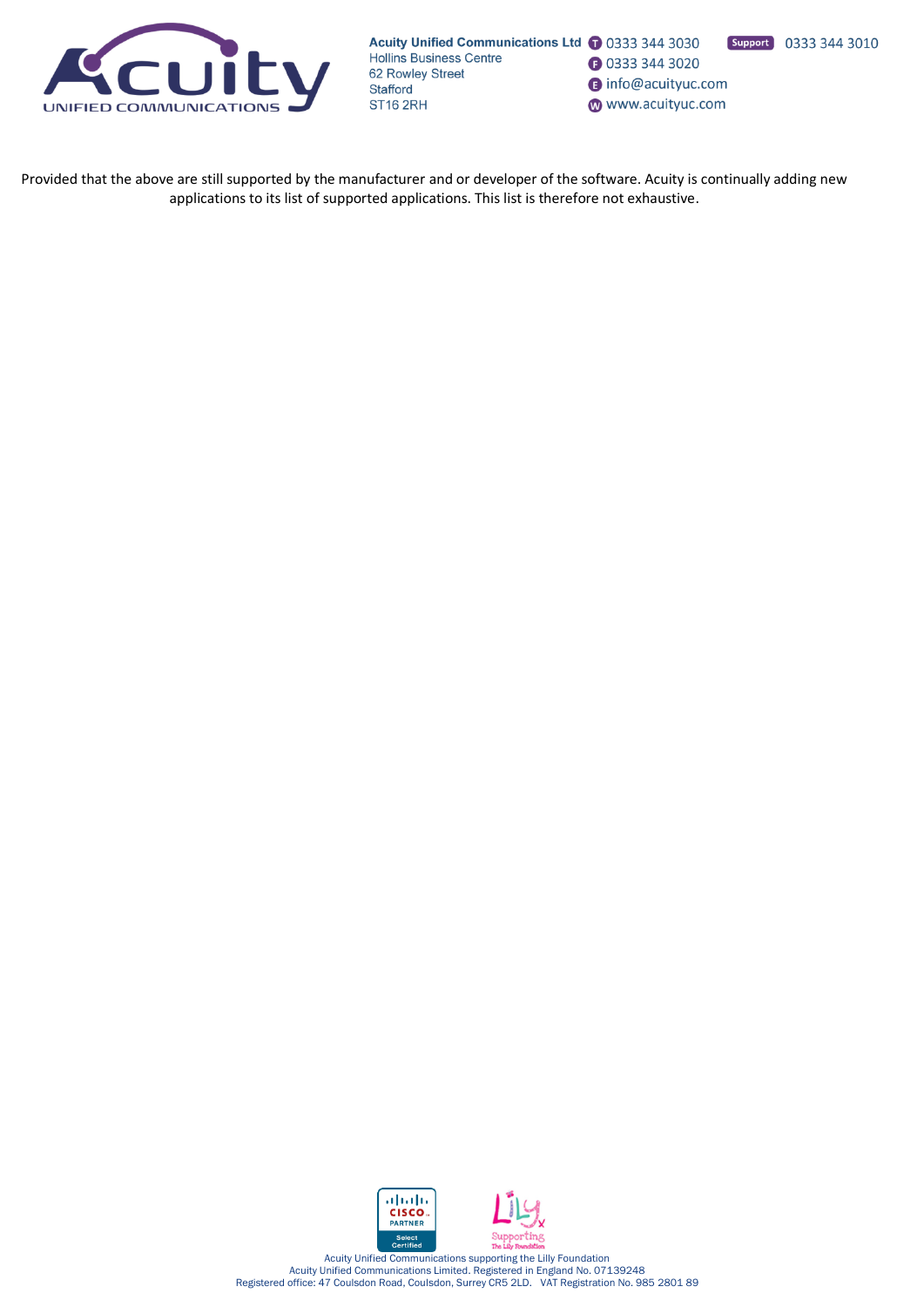

**Operating Systems we support**

**3** 0333 344 3020

nfo@acuityuc.com

www.acuityuc.com

# Support 0333 344 3010

Provided that the above are still supported by the manufacturer and or developer of the software

**Pay as you Go prices for Support Hours not included in the Customer Contract**

| Microsoft Windows Server 2003 for Small<br><b>Business Server</b> | Yes     | Microsoft Windows XP Professional                                         | Yes        |
|-------------------------------------------------------------------|---------|---------------------------------------------------------------------------|------------|
| Microsoft Windows 2000 Professional                               | Yes     | Microsoft Windows Vista Ultimate                                          | Yes        |
| <b>Microsoft Windows Server 2003</b>                              | Yes     | <b>Microsoft Windows Vista Business</b>                                   | Yes        |
| Microsoft Windows XP Tablet PC Edition                            | Yes     | Microsoft Windows Vista Ultimate x64<br>Edition                           | <b>Yes</b> |
| Microsoft Windows Vista Enterprise                                | Yes     | Microsoft Windows Vista Business x64<br>Edition                           | Yes        |
| Microsoft Windows XP Professional x64 Edition                     | Yes     | Microsoft Windows Server 2003 Small<br><b>Business Server x64 Edition</b> | Yes        |
| Microsoft Windows Vista Enterprise x64<br>Edition                 | Yes     | Microsoft Windows2008 Standard Server<br>x64 Edition                      | Yes        |
| Microsoft Windows Server 2003 x64 Edition                         | Yes     | Microsoft Windows2008 Data centre Server<br>x64 Edition                   | Yes        |
| Microsoft Windows Unified Data Storage<br>Server 2003             | Yes     | Microsoft Windows 2008 Enterprise Server<br>x64 Edition                   | Yes        |
| Microsoft Windows 2008 Standard Server                            | Yes     | Microsoft Windows 2008 Web Server x64<br>Edition                          | Yes        |
| Microsoft Windows 2008 Data centre Server                         | Yes     | Microsoft Windows 2008 HPC Server                                         | Yes        |
| Microsoft Windows 2008 Enterprise Server                          | Yes     | Microsoft Windows 2008 Essential Business<br>Server                       | Yes        |
| Microsoft Windows 2008 Web Server                                 | Yes     | <b>Microsoft Windows Essential Business</b><br>Server x64 Edition         | Yes        |
| Microsoft Windows 2008 Small Business Server                      | Yes     | Microsoft Windows Storage Server 2003 R2                                  | Yes        |
| Microsoft Windows 2008 Small Business Server<br>x64 Edition       | Yes     | Microsoft Windows 7 Enterprise                                            | Yes        |
| Microsoft Windows Server 2003 Web Edition                         | Yes     | Microsoft Windows 7 Professional x64<br>Edition                           | <b>Yes</b> |
| Microsoft Windows 7 Professional                                  | Yes     | Linux - Operating System                                                  | Yes        |
| Microsoft Windows 7 Ultimate                                      | Yes     | Apple Mac OS v10.4                                                        | Not yet    |
| Microsoft Windows 7 Enterprise x64 Edition                        | Yes     | Apple Mac OS x v10.5 Server                                               | Not yet    |
| Microsoft Windows 2000 Advanced Server                            | Yes     | <b>Windows Server</b>                                                     | <b>Yes</b> |
| Microsoft Windows 2000 Server                                     | Yes     | Microsoft Windows small business server                                   | Yes        |
| <b>Microsoft Windows 7</b>                                        | Yes     | Microsoft Windows vista                                                   | Yes        |
| Windows CE                                                        | Yes     | Microsoft Windows XP Home                                                 | Yes        |
| Windows essential Business server                                 | Yes     | Chrome OS                                                                 | Yes        |
| Windows mobile                                                    | Not yet | Chromium - Google                                                         | Yes        |
|                                                                   |         |                                                                           |            |

| <b>Router Firewalls</b>                                |     |  | <b>Router Firewall Operating Systems</b> |     |
|--------------------------------------------------------|-----|--|------------------------------------------|-----|
| <b>Draytek</b>                                         | Yes |  | pfSense                                  | Yes |
| Linksys                                                | Yes |  | Sonicwall                                | Yes |
| Cisco SBS                                              | Yes |  | Watchguard                               | Yes |
| <b>Dlink</b>                                           | Yes |  | Fortigate                                | Yes |
| Netgear                                                | Yes |  |                                          |     |
| All Common Home and Small Business Router<br>firewalls | Yes |  |                                          |     |

| Microsoft Windows XP Professional                                         | Yes     |
|---------------------------------------------------------------------------|---------|
| Microsoft Windows Vista Ultimate                                          | Yes     |
| Microsoft Windows Vista Business                                          | Yes     |
| Microsoft Windows Vista Ultimate x64<br>Edition                           | Yes     |
| Microsoft Windows Vista Business x64<br>Edition                           | Yes     |
| Microsoft Windows Server 2003 Small<br><b>Business Server x64 Edition</b> | Yes     |
| Microsoft Windows2008 Standard Server<br>x64 Edition                      | Yes     |
| Microsoft Windows2008 Data centre Server<br>x64 Edition                   | Yes     |
| Microsoft Windows 2008 Enterprise Server<br>x64 Edition                   | Yes     |
| Microsoft Windows 2008 Web Server x64<br>Edition                          | Yes     |
| Microsoft Windows 2008 HPC Server                                         | Yes     |
| Microsoft Windows 2008 Essential Business<br>Server                       | Yes     |
| Microsoft Windows Essential Business<br>Server x64 Edition                | Yes     |
| Microsoft Windows Storage Server 2003 R2                                  | Yes     |
| Microsoft Windows 7 Enterprise                                            | Yes     |
| Microsoft Windows 7 Professional x64<br>Edition                           | Yes     |
| Linux - Operating System                                                  | Yes     |
| Apple Mac OS v10.4                                                        | Not yet |
| Apple Mac OS x v10.5 Server                                               | Not yet |
| <b>Windows Server</b>                                                     | Yes     |
| Microsoft Windows small business server                                   | Yes     |
| Microsoft Windows vista                                                   | Yes     |
| Microsoft Windows XP Home                                                 | Yes     |
| Chrome OS                                                                 | Yes     |
| Chromium - Google                                                         | Yes     |
|                                                                           |         |

| <b>Router Firewalls</b>   |            | <b>Router Firewall Operating Systems</b> |     |
|---------------------------|------------|------------------------------------------|-----|
|                           | Yes        | pfSense                                  | Yes |
|                           | <b>Yes</b> | Sonicwall                                | Yes |
|                           | Yes        | Watchguard                               | Yes |
|                           | Yes        | Fortigate                                | Yes |
|                           | Yes        |                                          |     |
| and Small Business Router | Yes        |                                          |     |



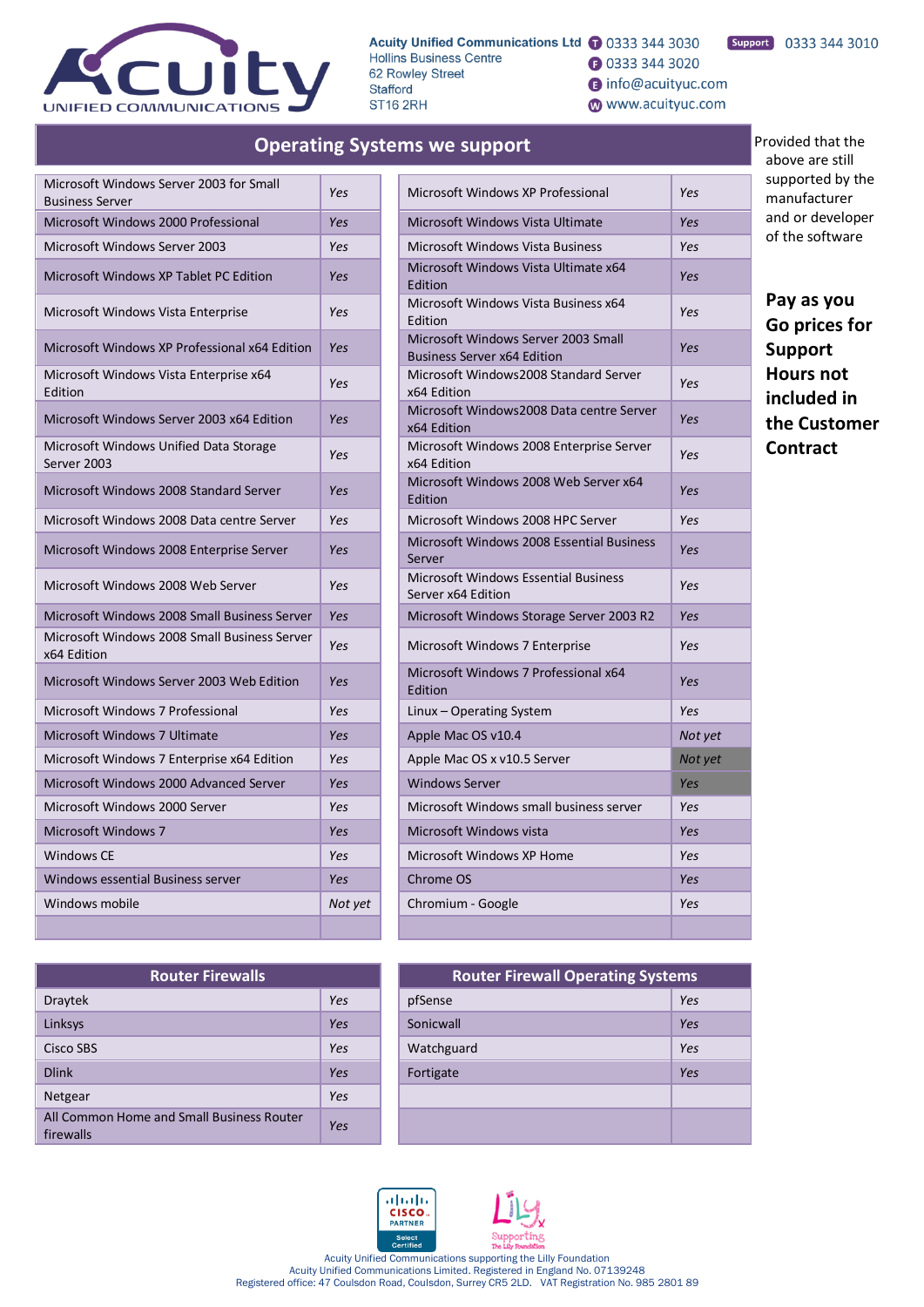

**1** 0333 344 3020

nfo@acuityuc.com

www.acuityuc.com

|                                                                               |                                                                                             | <b>Remote Support</b> | <b>On Site Support</b> |  |  |
|-------------------------------------------------------------------------------|---------------------------------------------------------------------------------------------|-----------------------|------------------------|--|--|
| Pay as you Go rates                                                           | 9:00am to5.30pm Monday<br>to Friday excluding<br>weekends, public and<br>national holidays. | £30 per hour          | £50 per hour           |  |  |
| Pay as you Go rates<br>(extended and out of<br>hours)                         | 8:00pm to 9:00am<br>Monday to Friday excluding<br>weekends, public and<br>national holidays | £60per hour           | £80 per hour           |  |  |
| Pay as you Go Out of<br>hours rates Weekdays                                  | 9:00am to 5:30 pm<br>Saturday and Sunday                                                    | £60 per hour          | £100 per hour          |  |  |
| Pay as you go Out of<br>hours rates Weekends                                  | 5:30pm to 9:00 am                                                                           | £60 per hour          | £120 per hour          |  |  |
| Pay as you go Out of<br>hours rates Public and<br><b>National Holidays</b>    | Anytime                                                                                     | £100 per hour         | £150 per hour          |  |  |
| <b>Minimum Call out</b><br>charge for on-site<br>support(where<br>applicable) | £150                                                                                        |                       |                        |  |  |

**Pay as you Go** charges will be defined on a monthly service Invoice and in line with the above table and the following:

Out of Hours support period 30 minutes or less chargeable at 30 minutes

Out of Hours support period 31 minutes up to 60 minutes charged at 60 minutes.

All half hour increments will be charged at the full half hour rate.

All Out of Hours Remote Support will be charged at the Out of Hours Remote Support rate.

All Out of Hours On-Site Support will be charged at the Out of hours On-Site Support rate.

All Standard and Premium On-Site Pay as you Go support has a minimum call out charge of £150.

# **Consultancy day rates which should be used when AUC is employed on a project or consultancy basis**

| <b>Consultancy Level</b> | Day rate (minimum 1 day) |
|--------------------------|--------------------------|
| Director                 | £750(non extended hours) |
| Level 3 Engineer         | £500(non extended hours) |
| Level 2 Engineer         | £450(non extended hours) |
| Other Engineering        | £300(non extended hours) |

**Charges for Acuity IT Support: All charges are on** 

# **a recurring monthly basis and subject to change and exclude VAT**